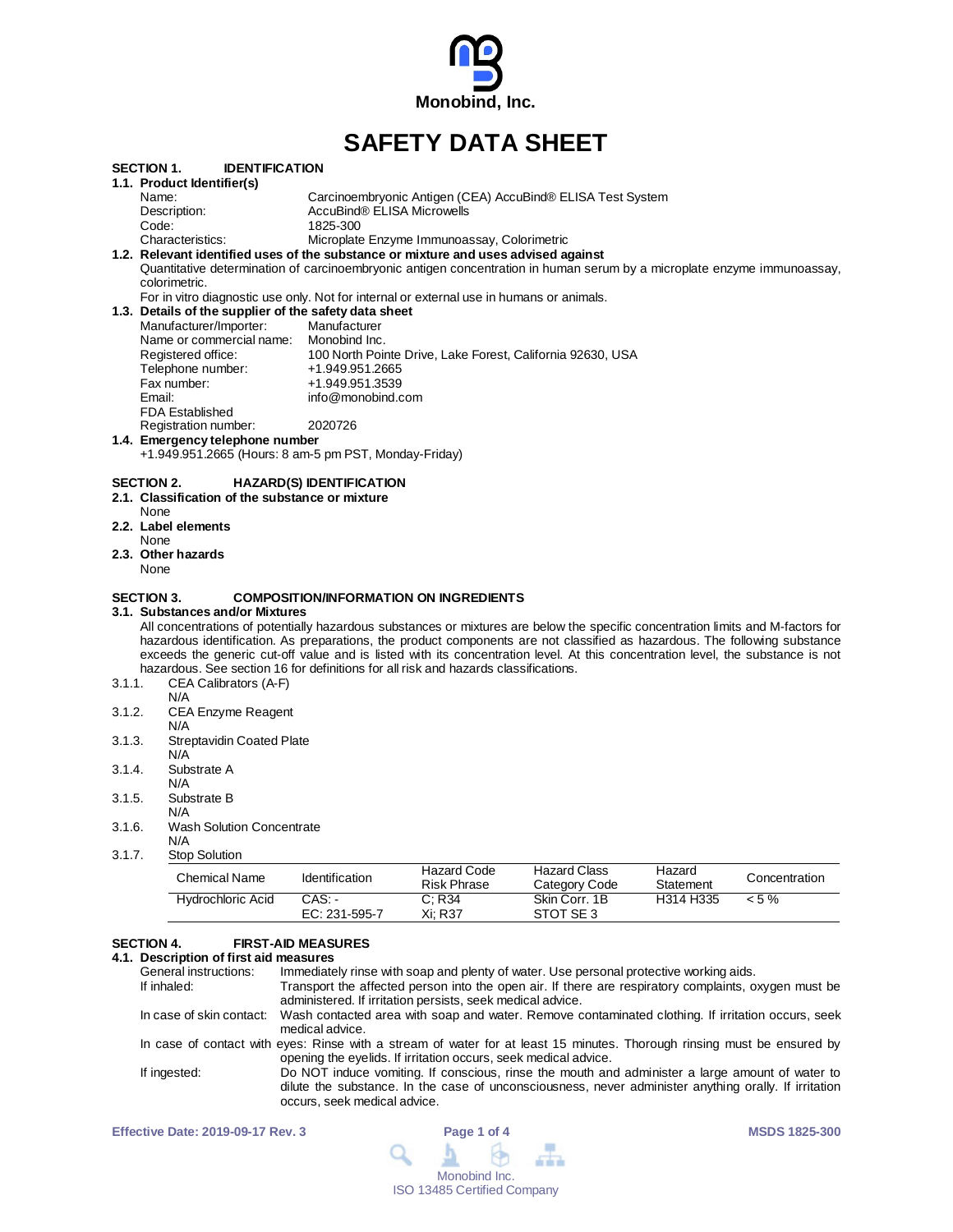- **4.2. Most important symptoms and effects, both acute and delayed** No data available
- **4.3. Indication of any immediate medical attention and special treatment needed** No data available

#### **SECTION 5. FIRE-FIGHTING MEASURES**

- **5.1. Extinguishing media**
	- Carbon dioxide, dry powder, foam, water
- **5.2. Special hazards arising from the substance or mixture** None
- **5.3. Advice for firefighters**

Wear appropriate personal protective equipment and clothing. Wear self-contained breathing apparatus, if necessary.

#### **SECTION 6. ACCIDENTAL RELEASE MEASURES**

- **6.1. Personal precautions, protective equipment and emergency procedures**
- Avoid contact with skin and eyes. Wear suitable personal protective clothing.
- **6.2. Environmental precautions**
- Avoid penetration into sewerage systems, surface and ground water. Avoid soil pollution.
- **6.3. Methods and material for containment and cleaning up** Cover with suitable absorbing material. After removing the substance, rinse the spot of spilling thoroughly with water and soap. Dispose of waste according to all federal, state, and local regulations.
- **6.4. Reference to other sections**

See Section 8 for personal protective equipment. See Section 13 for appropriate disposal methods.

#### **SECTION 7. HANDLING AND STORAGE**

- **7.1. Precautions for safe handling**
	- Avoid spills. Avoid contact with skin, eyes and clothing. Use suitable protective means to work with the substance. Use in a well-ventilated area. Follow good manufacturing practices when using product. Do not drink, smoke, or eat in work areas.

# **7.2. Conditions for safe storage, including any incompatibilities**

#### Kit and unopened components:

- Store at temperatures between  $+ 2$  and  $+ 8$  °C in a dry and dark place until expiration date.
- 7.2.1. Opened components:
- Opened reagents are stable for sixty (60) days when stored at 2-8 °C.
- 7.2.2. For prepared reagents (see product insert):
	- Diluted wash buffer should be stored at room temperature (2-30 °C) for up to 60 days.

Working substrate solution should be stored at 2-8 °C and is stable for one (1) year.

#### **7.3. Specific end uses**

Product procedure should be performed by a skilled individual or trained professional for in vitro diagnostic use only.

#### **SECTION 8. EXPOSURE CONTROL/PERSONAL PROTECTION**

#### **8.1. Control parameters**

No substances with occupational exposure limits.

### **8.2. Exposure controls**

| 8.2.1. | Eye/face protection:    | Safety glasses or goggles with side shields recommended                                                                                                                 |
|--------|-------------------------|-------------------------------------------------------------------------------------------------------------------------------------------------------------------------|
| 8.2.2. | Skin protection:        | Compatible protective gloves recommended. Wash hands after properly removing and<br>disposing of gloves.                                                                |
|        | Other skin protection:  | Laboratory coats are recommended.                                                                                                                                       |
| 8.2.3. | Respiratory protection: | No respiratory protection is required. Use product in rooms enabling good ventilation. If<br>local exhaustion is necessary, general (forced) exhaustion is recommended. |
| 8.2.4. | Thermal hazards:        | None                                                                                                                                                                    |

#### **SECTION 9. PHYSICAL AND CHEMICAL PROPERTIES**

# **9.1. Information on basic physical and chemical properties**

9.1.1 Appearance:

|        | .                         |                                                                                            |
|--------|---------------------------|--------------------------------------------------------------------------------------------|
|        | Physical state (at 20 °C) |                                                                                            |
|        | Liquid:                   | Calibrators, Enzyme Reagent, Wash Solution Concentrate, Substrate Solutions, Stop Solution |
|        | Solid:                    | Microtiter strips                                                                          |
|        | Colour                    |                                                                                            |
|        | Straw:                    | Calibrators                                                                                |
|        | Yellow:                   | Enzyme Reagent                                                                             |
|        | Clear:                    | Stop, Substrates, Wash                                                                     |
| 9.1.2. | Odour:                    | Odourless                                                                                  |
| 9.1.3. | Odour threshold:          | Not applicable                                                                             |
| 9.1.4. | pH value:                 | Stop solution: $<$ 3                                                                       |
|        |                           | Calibrators: $7.4 \pm 0.2$                                                                 |
|        |                           | Enzyme: $7.3 \pm 0.2$                                                                      |
|        |                           | Streptavidin Wells: $7.5 \pm 0.2$                                                          |
|        |                           | Wash Solution Concentrate: $8.8 \pm 0.2$                                                   |
|        |                           | Substrate Reagent A: $3.2 \pm 0.2$                                                         |
|        |                           | Substrate Reagent B: $5.0 \pm 0.2$                                                         |
|        |                           |                                                                                            |

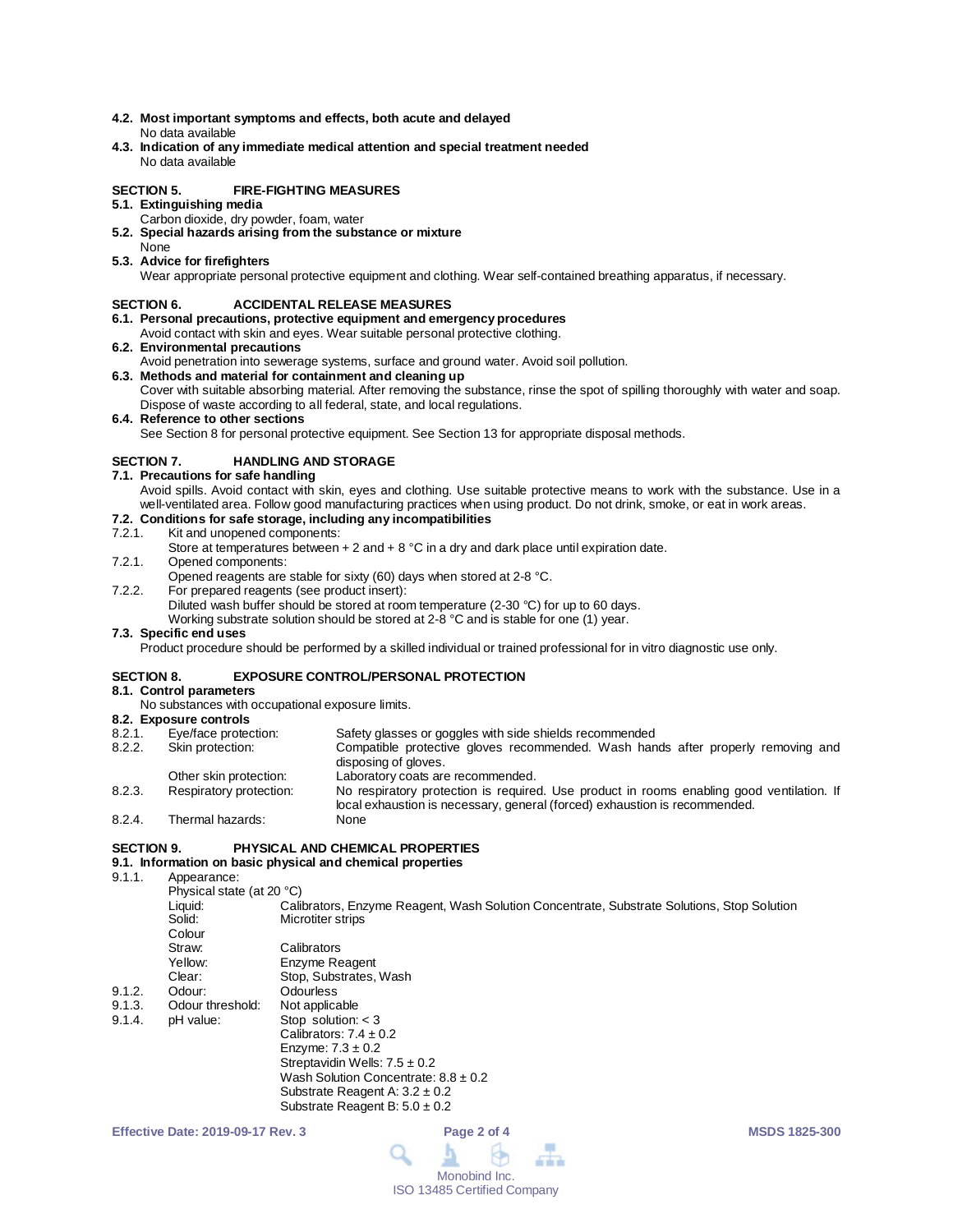- 9.1.5. Melting point/freezing point: Not determined<br>9.1.6. Initial boiling point/ boiling range: Not determined
- 9.1.6. Initial boiling point/ boiling range:<br>9.1.7. Flash point: Not applicable
- 9.1.7. Flash point: Not applicable<br>9.1.8. Evaporation rate: Not determine
- Evaporation rate: Not determined
- 9.1.9. Flammability (solid, gas): Not flammable<br>9.1.10. Upper/lower flammability or explosive limits:
- 9.1.10. Upper/lower flammability or explosive limits: Not applicable<br>9.1.11. Vapour pressure: Not determined
- 9.1.11. Vapour pressure: Not determined<br>9.1.12. Vapour density: Not determined
- Vapour density: Not determined<br>Relative density: Not determined
- 9.1.13. Relative density:<br>9.1.14. Solubility:
- 9.1.14. Solubility: Water soluble<br>9.1.15. Partition coefficient: n-octanol/wate
- 9.1.15. Partition coefficient: n-octanol/water: Not determined<br>9.1.16. Auto-ignition temperature: Not applicable
- 9.1.16. Auto-ignition temperature:<br>9.1.17. Decomposition temperature
- 9.1.17. Decomposition temperature: Not determined<br>9.1.18. Viscosity: Not determined
- 9.1.18. Viscosity: Not determined<br>9.1.19. Explosive properties: None
- 
- 9.1.19. Explosive properties: None<br>9.1.20. Oxidising properties: Not determined Oxidising properties:

#### **9.2. Other information**

None

#### **SECTION 10. STABILITY AND REACTIVITY**

**10.1.Reactivity**

# No known reactivity hazards associated with product

**10.2.Chemical stability**

- Stable under recommended storage conditions
- **10.3.Possibility of hazardous reactions**
- No hazardous polymerization
- **10.4.Conditions to avoid**
- Excessive heat and light
- **10.5.Incompatible materials**
- Acids
- **10.6.Hazardous decomposition products** Not determined
- 

#### **SECTION 11. TOXICOLOGICAL INFORMATION:**

- 
- **11.1.Information on toxicological effects** 11.1.1. Acute toxicity: Not determined<br>11.1.2. Skin corrosion/irritation: Not determined
- 11.1.2. Skin corrosion/irritation:<br>11.1.3. Serious eye damage/irrit
- 11.1.3. Serious eye damage/irritation: Not determined<br>11.1.4. Respiratory or skin sensitisation: Not determined
- 11.1.4. Respiratory or skin sensitisation: Not d<br>11.1.5. Germ cell mutagenicity: Not determined
- 11.1.5. Germ cell mutagenicity:<br>11.1.6. Carcinogenicity: No component of this product present at levels ≥ 0.1% is identified as probable, possible or
- 
- confirmed human carcinogen by NTP (National Toxicology Program), IARC (International
- Agency for Research on Cancer), or OSHA (Occupational Safety & Health Administration)
- 11.1.7. Reproductive toxicity: Not determined<br>11.1.8. STOT-single exposure: Not determined
- 11.1.8. STOT-single exposure: Not determined<br>11.1.9. STOT-repeated exposure: Not determined
- 11.1.9. STOT-repeated exposure: Not determined 11.1.10. Aspiration hazard:
- 
- 11.1.11. Information on likely routes of exposure:
- If ingested: No known health effects<br>
If inhaled: No known health effects No known health effects
	-
	- If contact with skin: No known health effects<br>If contact with eyes: No known health effects No known health effects
- 11.1.12. Symptoms related to the physical, chemical, and toxicological characteristics: None after short or long-term exposure

### **SECTION 12. ECOLOGICAL INFORMATION**

#### **12.1.Toxicity**

- Not determined. **12.2.Persistence and degradability** Not determined
- **12.3.Bioaccumulative potential**
- Not determined
- **12.4.Mobility in soil**
- Not determined
- **12.5.Results of PBT and vPvB assessment** Not determined
- **12.6.Other adverse affects**
- Not determined

#### **SECTION 13. DISPOSAL CONSIDERATIONS 13.1.Waste treatment methods**